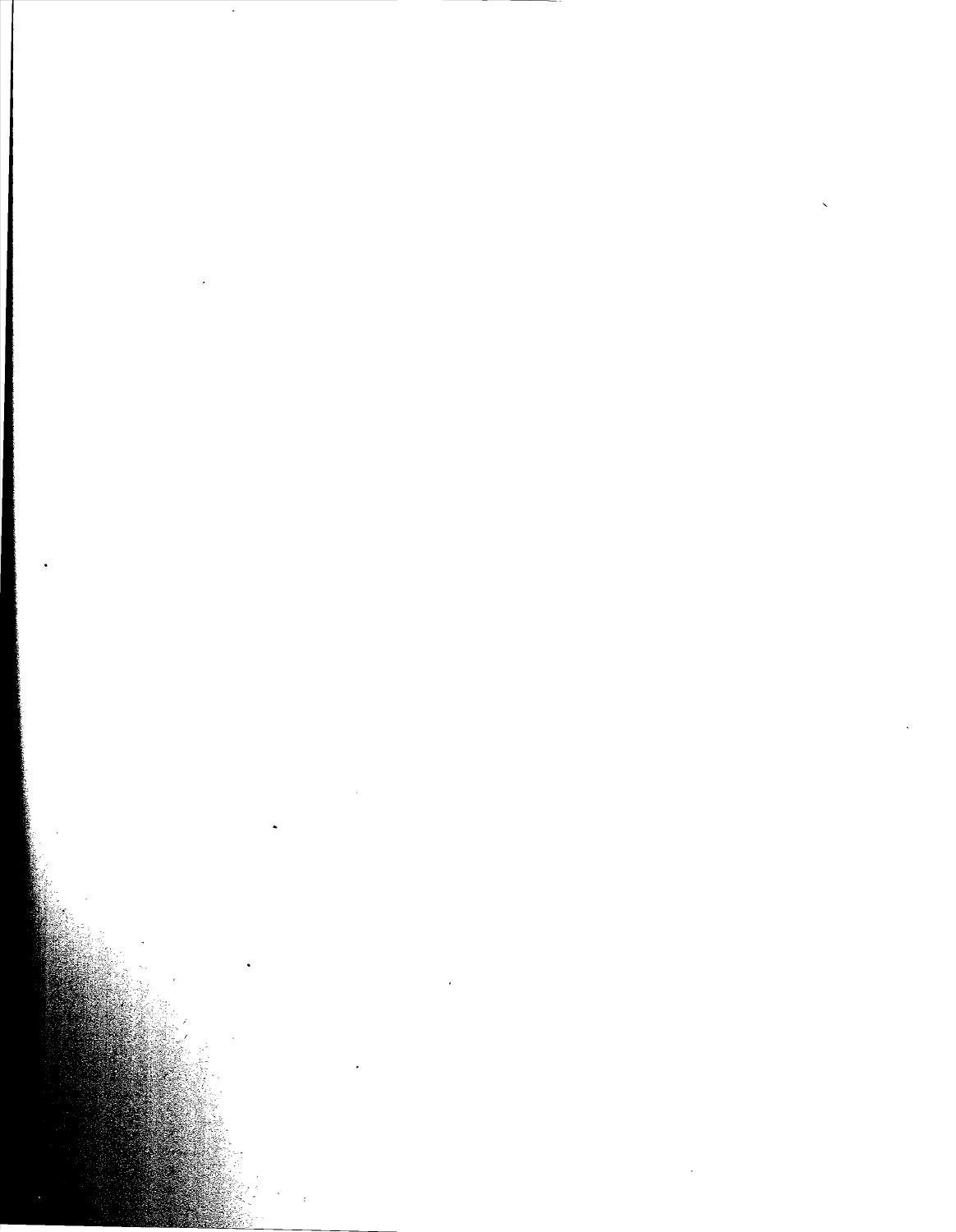

# *Town ofBrookline Massachusetts*

6 BOARD OF APPEALS Enid Starr, Co-Chair Jesse Geller, Co-Chair Roberl De Vries

Town Hall, 1<sup>st</sup> Floor 333 Washingron Streel Brookline, MA 02445-6899 (617) 730·2010 Fax (617)730-2043

Patrick J. Ward, Clerk

 $\mathfrak{f}$ 

TOWN OF BROOKLINE BOARD OF APPEALS CASE NO. 2010-0036

Petitioner, Margaret F. Bergstrand applied to the Building Commissioner for permission to construct an addition, including a playroom, mud-area and expanded kitchen/dining with related appurtenances on her home at 86 Fernwood Road. The application was denied and an appeal was taken to this Board.

On 24, June 2010, the Board met and determined that the properties affected were those shown on a schedule in accordance with the certification prepared by the Assessors of the Town ofBrookline and approved by the Board of Appeals and fixed 26, August 2010, at 7:30p.m. in the Selectmen's Hearing Room as the time and place of a hearing on the appeal. Notice of the hearing was mailed to the Petitioner, to his attorney (if any) of record, to the owners of the properties deemed by the Board to be affected as they appeared on the most recent local tax list, to the Planning Board and to all others required by law. Notice of the hearing was published on 29, July and 5, August 2010, in the Brookline Tab, a newspaper published in Brookline. A copy of said notice is as follows:

#### **NOTICE OF HEARING**

 $\mathbf{1}$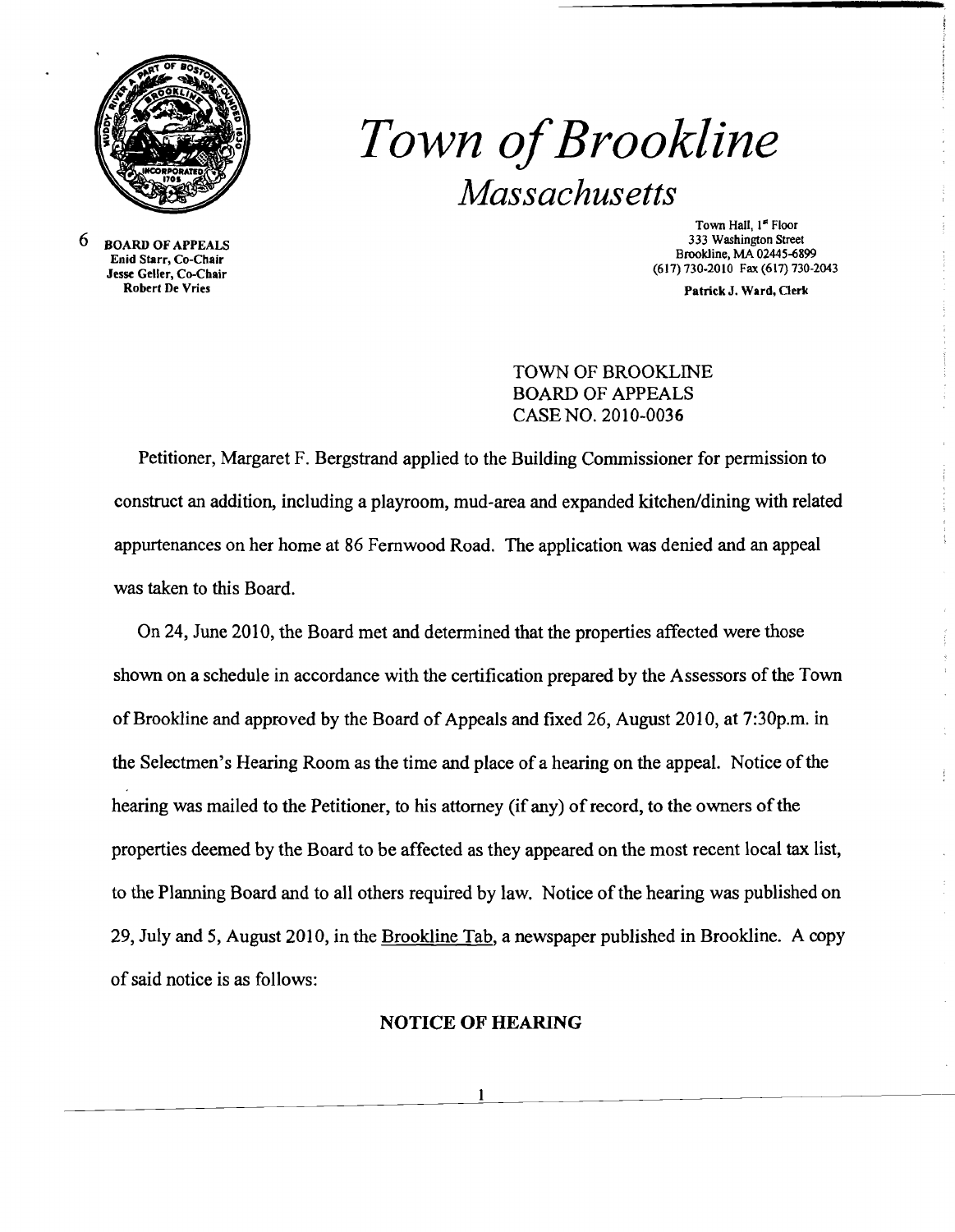Pursuant to M.G.L. C. 39, sections 23A & 23B, the Board of Appeals will conduct a public hearing to discuss the following case:

Petitioner: BERGSTRAND, MARGARET F Owner: Margaret Bergstrand Location of Premises: 86 Fernwood Road Date of Hearing: August 26, 2010 Time of Hearing: 7:30 p.m. Place of Hearing: Selectmen's Hearing Room, 6th. floor

A public hearing will be held for a variance and/or special permit from:

- 1. 5.09.2.j; Design Review, special permit required.
- 2. 5.22.3.b.l).b); Exceptions to Maximum Floor Area Ratio (FAR) Regulations for Residential Units, special permit required.
- 3. 5.43; Exceptions to Yard and Setback Regulations, special permit required.
- 4. 5.70; Rear Yard Requirements, variance required.
- 5. 8.02.2; Alteration or Extension, special permit required.

Modification, as required, of BOA case# 3361 and 3361A.

#### of the Zoning By-Law to ADDITION REQUIRING BOARD OF APPEALS RELIEF at 86 FERNWOOD ROAD BRKL.

Said premise located in a S-15 (single family) residence district.

*Hearings, once opened, may be continued by the Chair to a date and time certain. No further notice will be mailed to abutters or advertised in the TAB. Questions regarding whether a hearing has been continued, or the date and time ofany hearing may be directed to the Zoning Administrator at* 617-734-2134 *or check meeting calendar*  at:http://calendars.town.brookline.ma.us/MasterTownCalandar/?FormID=158.

The Town of Brookline does not discriminate on the basis of disability in admission to, access to, *or operations ofits programs, services or activities. Individuals who need auxiliary aids for*  effective communication in programs and services of the Town of Brookline are invited to make *their needs known to the* ADA *Coordinator, Stephen Bressler, Town ofBrookline,* 11 *Pierce Street, Brookline, MA 02445. Telephone:* (617) *730-2330,. TDD* (617) *730-2327.* 

 $\frac{1}{2}$ Ŷ.

 $\mathbf{r}$ 

## Enid Starr Jesse Geller Robert De Vries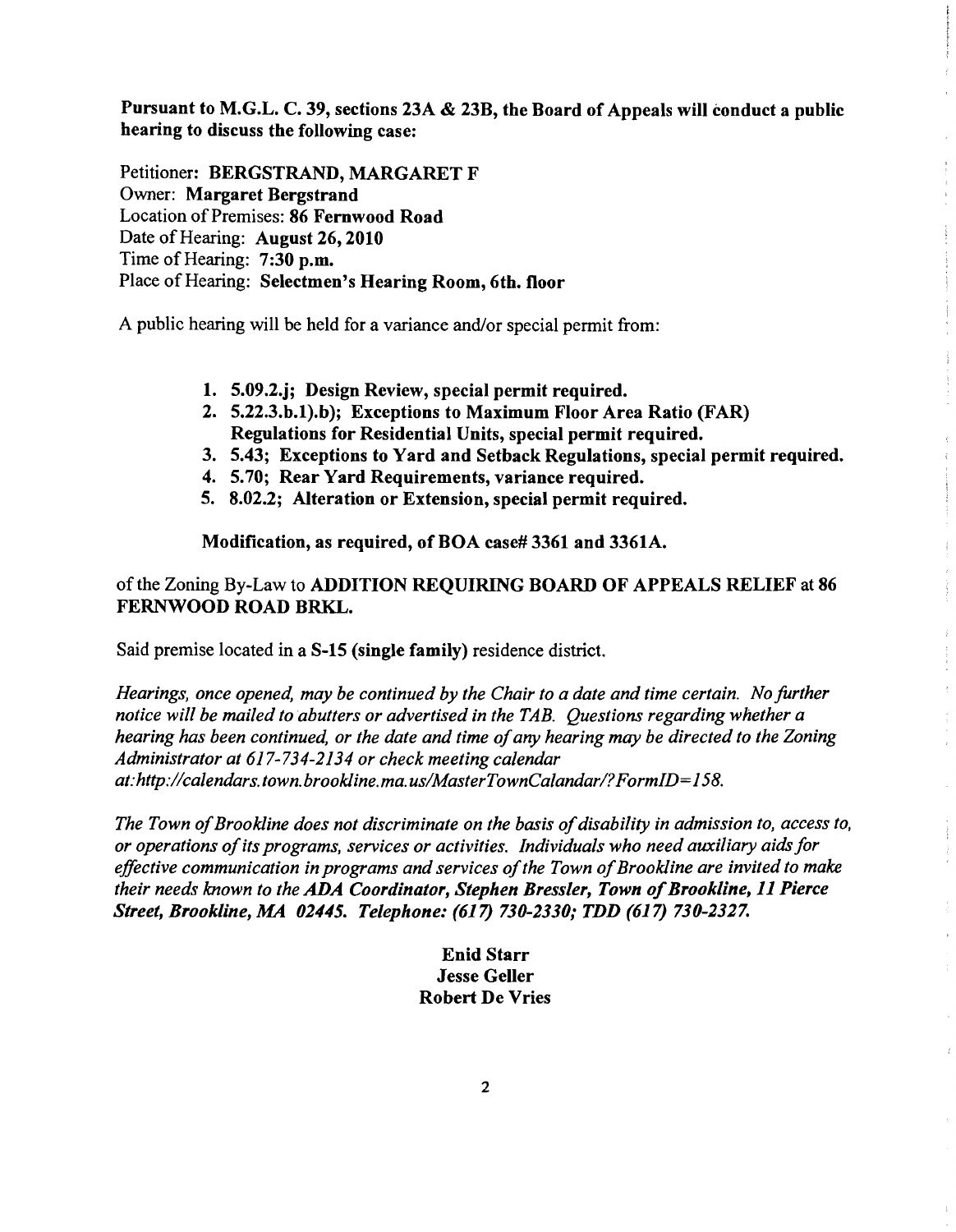At the time and place specified in the notice, this Board held a public hearing. Present at the hearing was Chairman, Jesse Geller and Board Members Jonathan Book and Mark Zuroff. Mr. Mark Armstrong of  $a + s$  studios, 9 Pond Street, Boston, MA presented the case on behalf of the petitioner, Margaret Bergstrand.

Mr. Armstrong provided a history of relief that had been granted related to the subject property. In October of 1978 the Planning Board approved the "Fernwood Estates" subdivision, which included the property at 86 Fernwood Road. In December of 1982 the Planning Board approved the final location of the house, driveway and pool area and in October of 1996 the Board of Appeals approved a 330 square foot addition to the rear of the house which required rear yard setback relief by Special Permit.

Mr. Armstrong said that the home at 86 Fernwood Road is an interesting contemporary twostory single-family home that was constructed in 1983 and the design intent is to exploit the southern exposure and light available to the structure. Fernwood Road is located off of Clyde Street which intersects with Lee Street. The lot to the rear of the property is over 120,000 square feet and is owned by the SYDA Foundation, a spiritual and cultural organization. The County Club is also located nearby.

Mr. Armstrong said that his client is proposing to construct several small additions to the side of the house at 86 Fernwood Road that will result in a total 1,503 additional square feet of gross floor area. He said that although the house was touted as a solar house, it has very small windows. He said the additions will add a layer of circulation that will enhance the spaces within the home and improve access to the yard. He said that the design intent is to exploit the southern exposure and the beautifully landscaped yard. He said that the result will be a real

3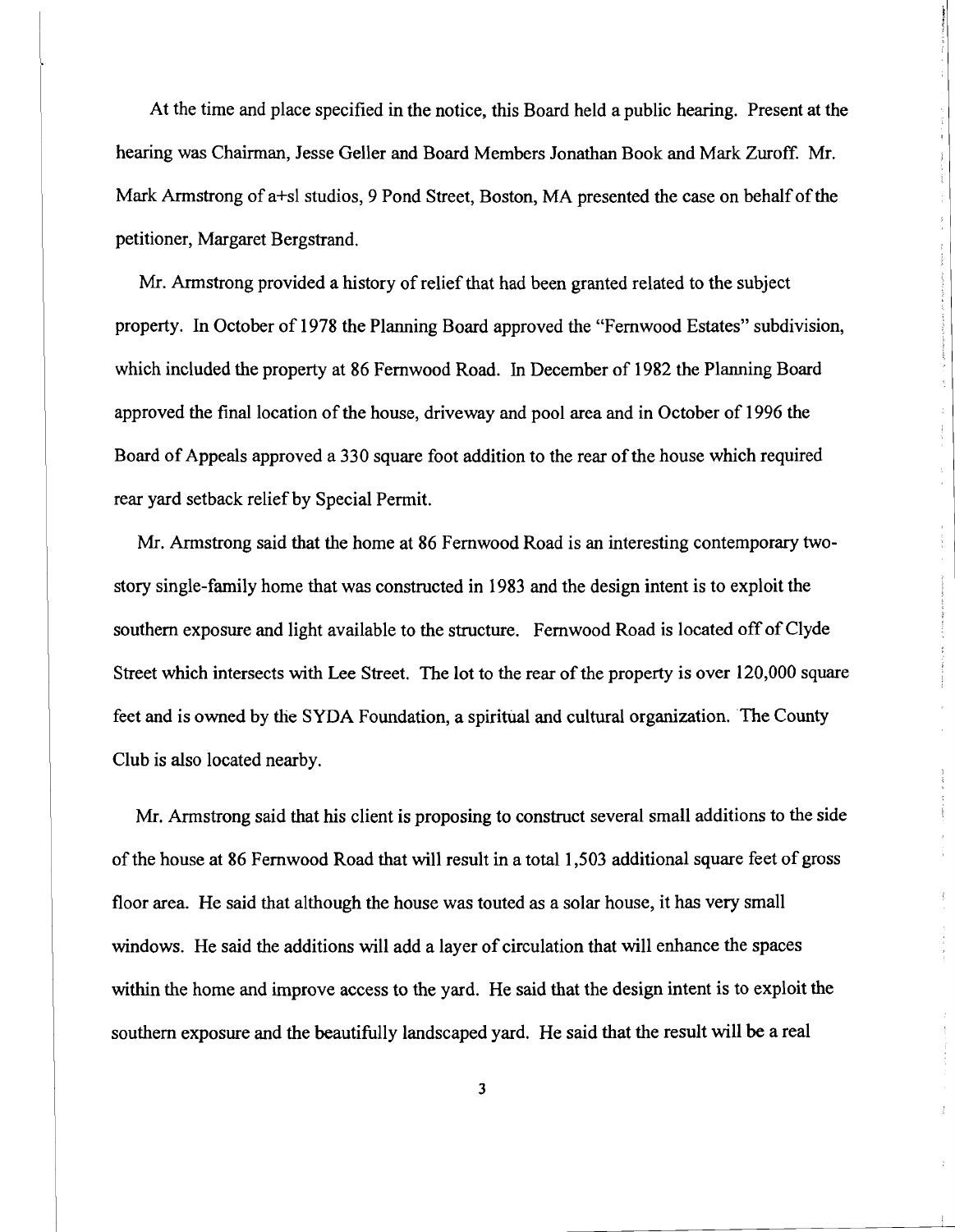energy efficient passive solar home. Mr. Armstrong said that winter sunlight will stream through the windows and be controlled by automatic blinds and sunshades. He said that due to the depth of the windows, the summer sun will be shaded in the interior of the home. Mr. Armstrong said that the second story of the house is stepped-in and does not have the same volume as the main floor, which will allow for the construction of a deck and a green roof over the first story of the house. The additions will be clad in stucco with mahogany woodwork and windows to match the existing house.

As to the relief sought by the petitioner, Mr. Armstrong said that relief was needed in the form of Special Permits from Section 5.09.2.j, Design Review, Section 5.22.3.b.1.b, Floor Area Ratio, Section 5.43, Dimensional Relief for Appropriate Counterbalancing Amenities, and Section 8.02.2, Alteration or Extension.

Regarding counterbalancing amenities Mr. Armstrong said the construction was intended to complement the twenty year old landscape design provided by a renowned landscape architect. Also, because of the topography, they intend to improve the drainage by rerouting an existing compromised drain keeping it entirely on the subject property to terminate at the public way.

Chairman Geller asked whether the Board Members had any question. Mr. Book asked whether the abutting neighbors were in favor of the proposal. Mr. Armstrong replied that they were generally supportive of the proposal. The neighbor to the Southeast is particularly supportive since the drainage issue will be ameliorated. Chairman Geller asked whether the prior decision that granted rear setback relief was by a variance or special permit. The decision was reviewed and it was found that the prior relief was by Special Permit under Section 5.43 of the Zoning By-Law.

4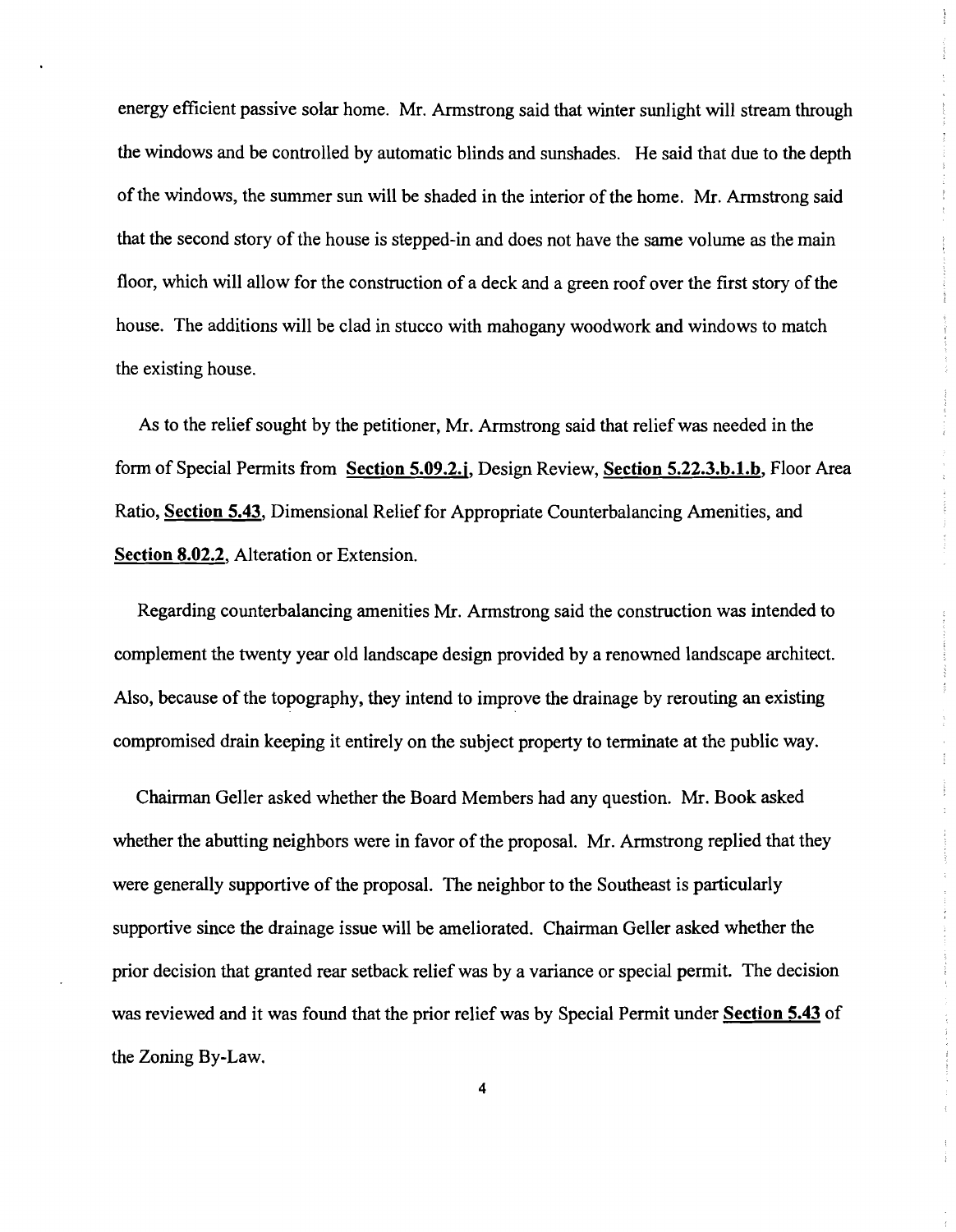Chairman Geller asked whether anyone in attendance wished to speak in favor or against

the proposal. No one rose to speak.

Lara Curtis-Hayes delivered the findings of the Planning Board

Section 5.09.2.j – Design Review: Any exterior addition for which a special permit is requested pursuant to Section 5.22 (Exceptions to Maximum Floor Area Ratio Regulations) requires a special permit subject to the design review standards listed under Section 5.09.4(a-I). All the conditions have been met, and the most relevant sections of the design review standards are described below:

a) Preservation of Trees and Landscape:

The proposed construction should not disturb a substantial amount of existing landscaping and vegetation. During the course of construction it is anticipated that several bushes will need to be relocated, which the applicant intends to do. The applicant also intends to provide additional trees and flowering shrubs to replace areas of landscaping in the yard which have thinned over the years.

b) Relation of Buildings to Environment:

The applicant has oriented the design of the addition to integrate with the existing landscape. The building has a recessed second story to allow for a green roof to provide additional vegetation on the property and is clad in earth tones and natural materials.

ì.  $\mathfrak{c}$ 

 $\begin{array}{cc} 1 & 0 \\ 0 & 1 \\ 0 & 0 \end{array}$ 

 $\frac{1}{2}$ 

 $\frac{1}{\epsilon}$ 

 $\frac{1}{2}$ 

- c) Relation of Buildings to the Form of the Streetscape and Neighborhood: Fernwood Road has an eclectic variety of traditional and contemporary homes. Some homes are oriented toward the street, while others are oriented to maximize privacy. 86 Fernwood Road is among those that are oriented with the intention of offering more privacy, which the addition should not impact.
- d) Open Space:

The addition encroaches into existing open space, but with exception to the playroom, the encroachment is less than 5' and rather minimal. The applicants will be installing new landscaping, a green roof and second story patio which should all be improvements to the open space on this site.

e) Stormwater Drainage:

The applicant intends to make many improvements on the site with respect to stormwater management. The site is located in a basin and manages stormwater from many of the properties at a higher elevation. In order to improve drainage and reduce erosion, the applicant intends to repair the previously blocked connection to the Town's storrnwater drain connection. They also will be repaving the driveway with revised slopes and installing drainage swales and subsurface cisterns for on-site irrigation.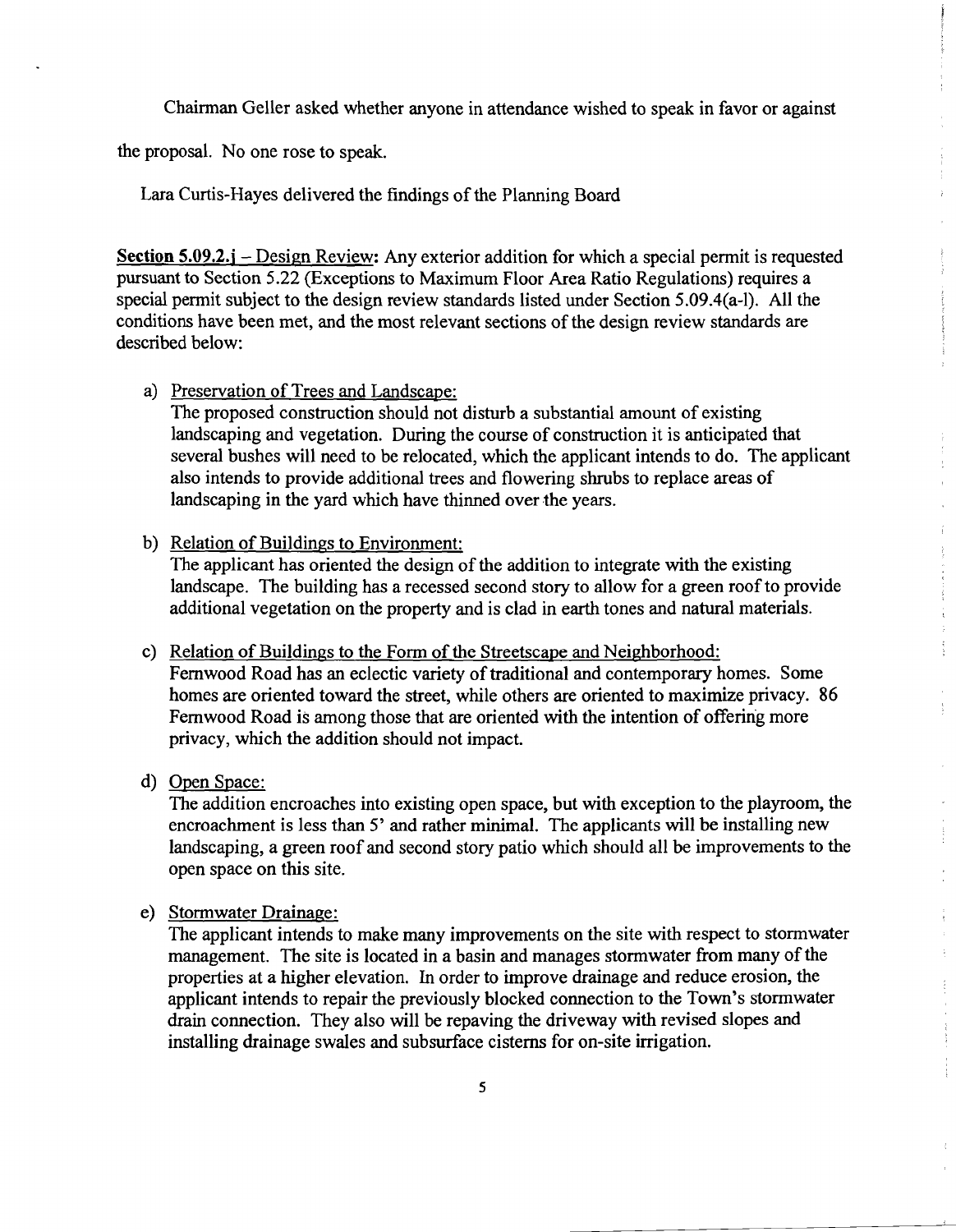# Section 5.20 - Floor Area Ratio Section 5.70 – Rear Yard Requirements

| <b>Dimensional</b><br><b>Requirements</b> | kadellise |       |       |                     |
|-------------------------------------------|-----------|-------|-------|---------------------|
| <b>Floor Area Ratio</b>                   | 15        |       |       |                     |
| (% of allowed)                            | 100%      | 91%   | 117%  | Special Permit*     |
| Floor Area (s.f.)                         | 5,978.7   | 5,467 | 6,970 |                     |
| <b>Rear Yard Setback</b>                  | 50'       | 39.5' | 32.6' | Special<br>Permit** |

\* Under Section 5.22.3.b.l.b., the Board of Appeals may grant a special permit for up to 120% of the permitted gross floor area for exterior additions. The applicant is proposing to construct a 1,503 square foot addition.

\*\* Under Section 5.43, the Board of Appeals may waive yard and setback requirements if a counterbalancing amenity is provided. The applicant is proposing to provide significant drainage improvements to the site to reduce surface run-off and erosion as well as install additional landscaping.

### Section 8.02.2 - Alteration or Extension

A special permit is required to alter a pre-existing non-conforming structure.

Ms. Curtis-Hayes said that the Planning Board was supportive of the proposed additions. The

additions are well integrated into the design of the existing structure, while making a number of

improvements to the functionality of the home particularly with respect to energy efficiency.

The new additions will be clad to match the existing stucco on the home while accentuating the

existing mahogany details. Finally, the Planning Board believed the applicant is providing

sufficient counterbalancing amenities to ameliorate the additional encroachment into the setback.

Therefore, the Planning Board approved the plans by a+sl studios, dated 8, October 2009, subject

to the following conditions:

1. Prior to the issuance of a building permit, the applicant shall submit final plans and elevations indicating all pertinent dimensions and materials subject to the review and approval of the Assistant Director of Regulatory Planning.

6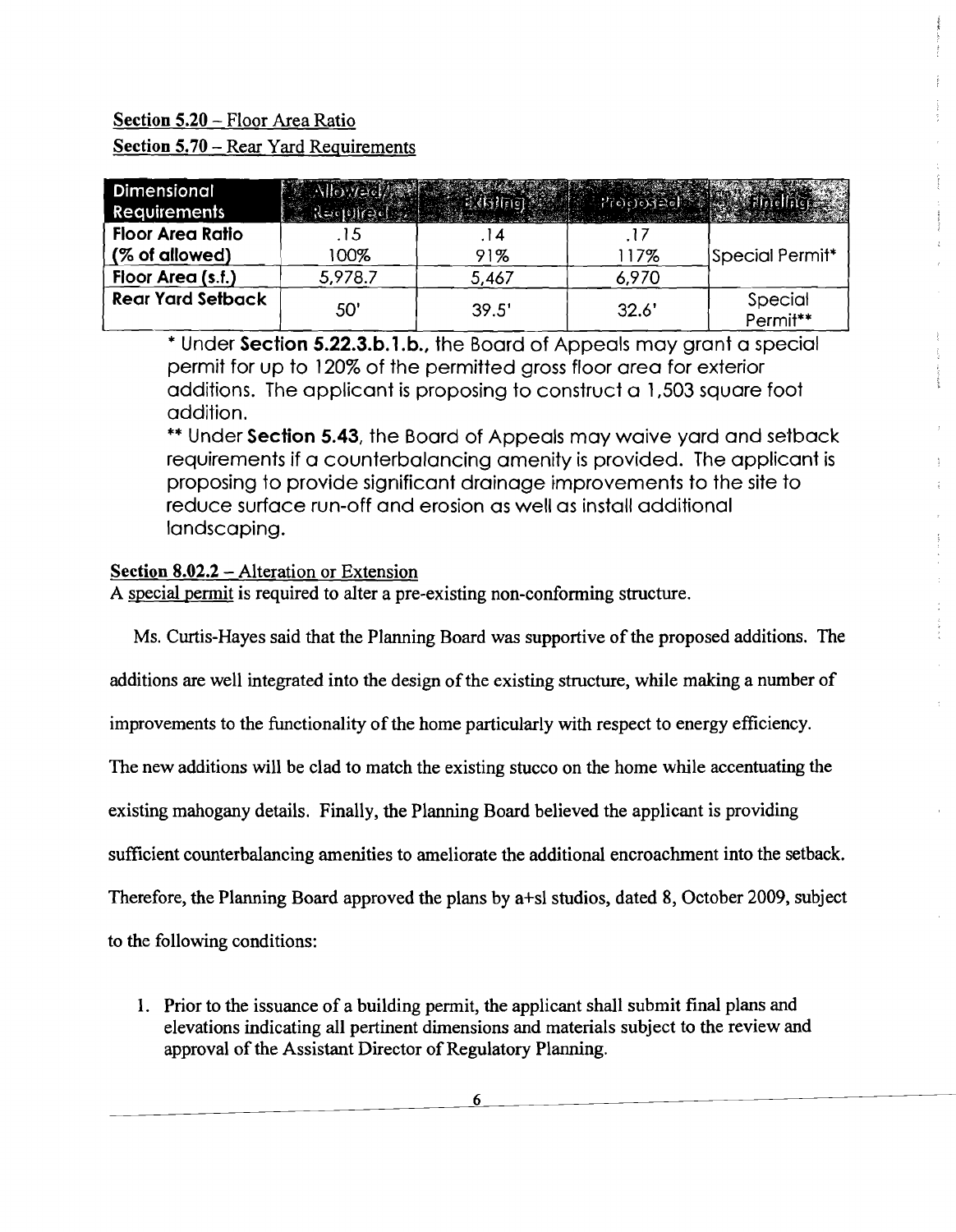- 2. Prior to the issuance of a building permit, the applicant shall submit a landscape plan indicating all counterbalancing amenities subject to the review and approval of the Assistant Director of Regulatory Planning.
- 3. Prior to the issuance of a building permit, the applicant shall submit a drainage plan subject to the review and approval of the Director of Transportation and Engineering.
- 4. Prior to the issuance of a building permit, the applicant shall submit to the Building Commissioner for review and approval for conformance to the Board of Appeals decision: 1) a final site plan, stamped and signed by a registered engineer or land surveyor; 2) final elevations, stamped and signed by a registered architect or engineer; and 3) evidence the Board of Appeals decision has been recorded at the Registry of Deeds.

The Chairman then called upon Michael Shepard, Building Commissioner, to deliver the comments of the Building Department. Mr. Shepard said that the relief requested was relatively minor. He also reported the counterbalancing amenities seemed more than adequate for the setback relief requested. Mr. Shepard stated that the addition appeared well designed and that the Building Department was supportive of the proposal as well as the conditions proposed by the Planning Board. He stated that his Department will enforce the provisions of the State Building Code and that the original certificate of occupancy for the subject property had been issued well in excess of the ten years required in the Zoning By-Law.

The Board, having deliberated on this matter and having considered the foregoing testimony, concludes that it is desirable to grant Special Permits and that the petitioner has satisfied the requirements necessary for relief under Sections 5.09.2.j, 5.22.3.b.1.b, 5.43, 8.02.2, and 9.05 of the Zoning By-Law and made the following specific findings pursuant to Section  $9.05$  of the Zoning By-Law:

- a. The specific site is an appropriate location for such a use, structure, or condition.
- b. The use as developed will not adversely affect the neighborhood.